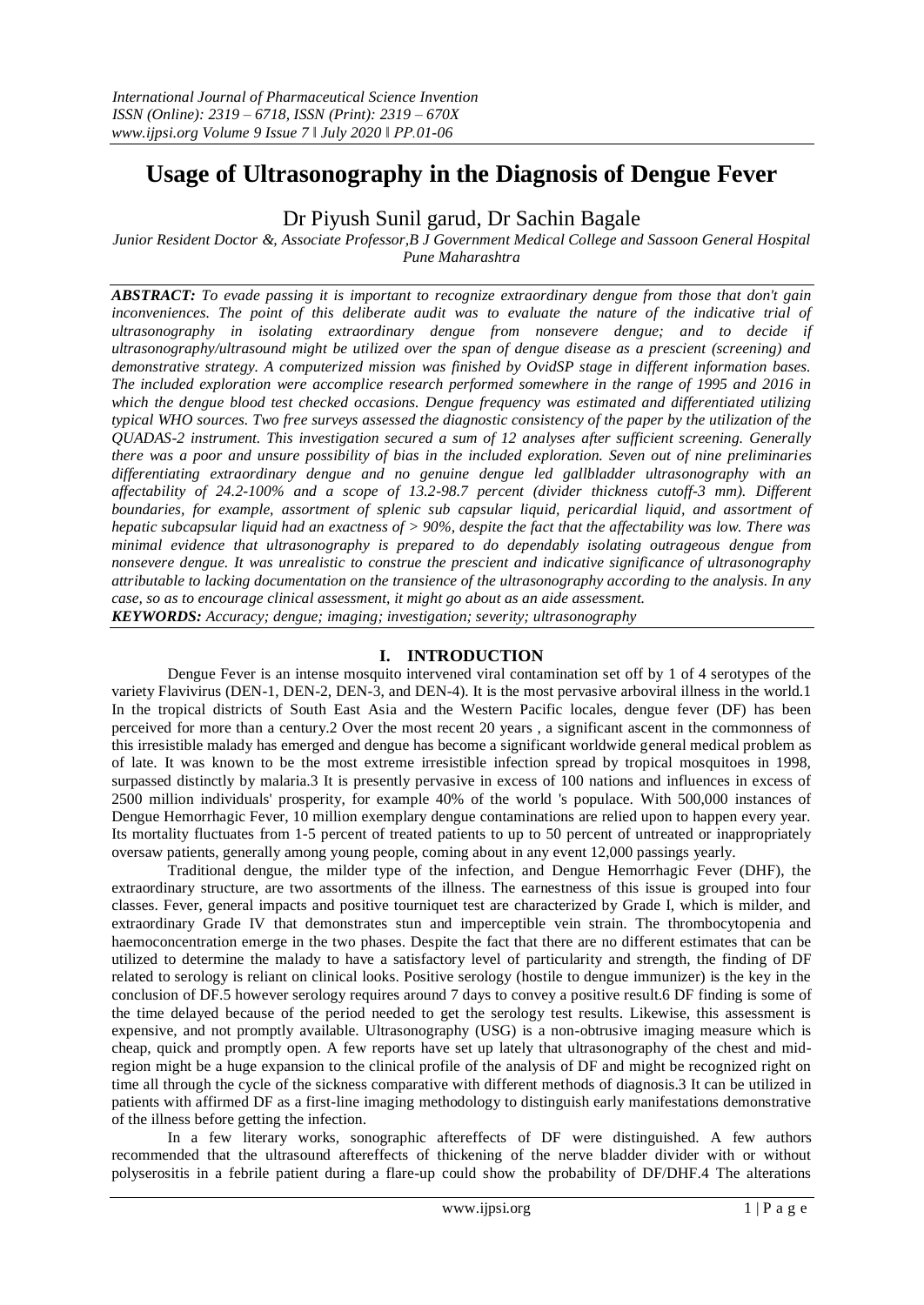recorded contrast because of the reality of every circumstance. Ultrasound brings about a milder kind, as indicated by past exploration, incorporate pleural emission, ascites, thickening of the nerve bladder divider, hepatomegaly, splenomegaly, pancreatic broadening, pericholecystic liquid and pericardial radiation. Outrageous ailment is recognized by per renal and standard renal liquid collection, hepatic and splenic sub capsular liquid stores, pericardial emanation, pleural emission, as refers to, thickening of the gallbladder column, hepatomegaly, splenomegaly, intraparenchymal hepatic hemorrhages, and amplification of the pancreas. Review

Dengue is the most huge mosquito-borne viral infection on the planet today. Roughly 3 billion individuals overall live in territories in danger for transmission of the dengue flavivirus by the Aedesegypti mosquito, and an expected 100 million individuals overall are tainted with the infection every year.



**Figure-1: Aedes aegypti mosquito**

Dengue infection flare-up, inferable from moving populaces, urbanization, the atmosphere and unfamiliar travel, is the most rapidly flowing vector-borne sickness. It gives off an impression of being a danger to pre-predominantly kids in excess of hundred tropical and sub-tropical nations. In affected nations, Dengue frequently welcomes a critical monetary strain on the medical services framework, since many harrowed seek after consideration for their manifestations. The spike in DF is ascribed to unchecked populace development and urbanization without sufficient water security, the overall spread of dengue strains through movement and exchange, and the disintegration of vector control programs.9 In India, the issue is considerably more extreme since the National Institute of Communicable Diseases, New Delhi, has recorded in excess of 50 flare-ups since 1963.

### Life pattern of Aedes Aegypti mosquito

Aedes Aegypti experiences a total transformation for example egg, hatchling, pupa lastly the grown-up stages as appeared in picture 2.

### Egg

Number of eggs created by female Aedes Aegypti relies upon the amount she takes of the blood supper. A yellow mosquito as a rule lays 100 to 200 eggs in an assortment. In the quickly lowered regions, eggs are laid like a tree gap or in man-made barrels. The eggs can incubate into hatchlings inside two to seven days, contingent upon temperature and climatic variables.

#### Hatchling

Dissimilar to other mosquito hatchlings, Aedes Aegypti has minuscule, white to brown hatchlings in shading. Their hatchling is frequently characterized when 'wigglers' when they squirm while diverting themselves. It experiences four formative stages; in ideal conditions, the underlying three stages are quick while the fourth requires three days. The hatchling of Aedes Aegypti may stay together in water for quite a long time after the fourth hatchling period of Aegypti enters the pupae stage, however under troublesome conditions.

#### Pupae

Aegypti is for the most part alluded to as a 'tumbler' now as it is arranged on the head of the water and frequently inhales via air cylinders and trumpets. It takes around two days for Pupae to develop into a grown-up.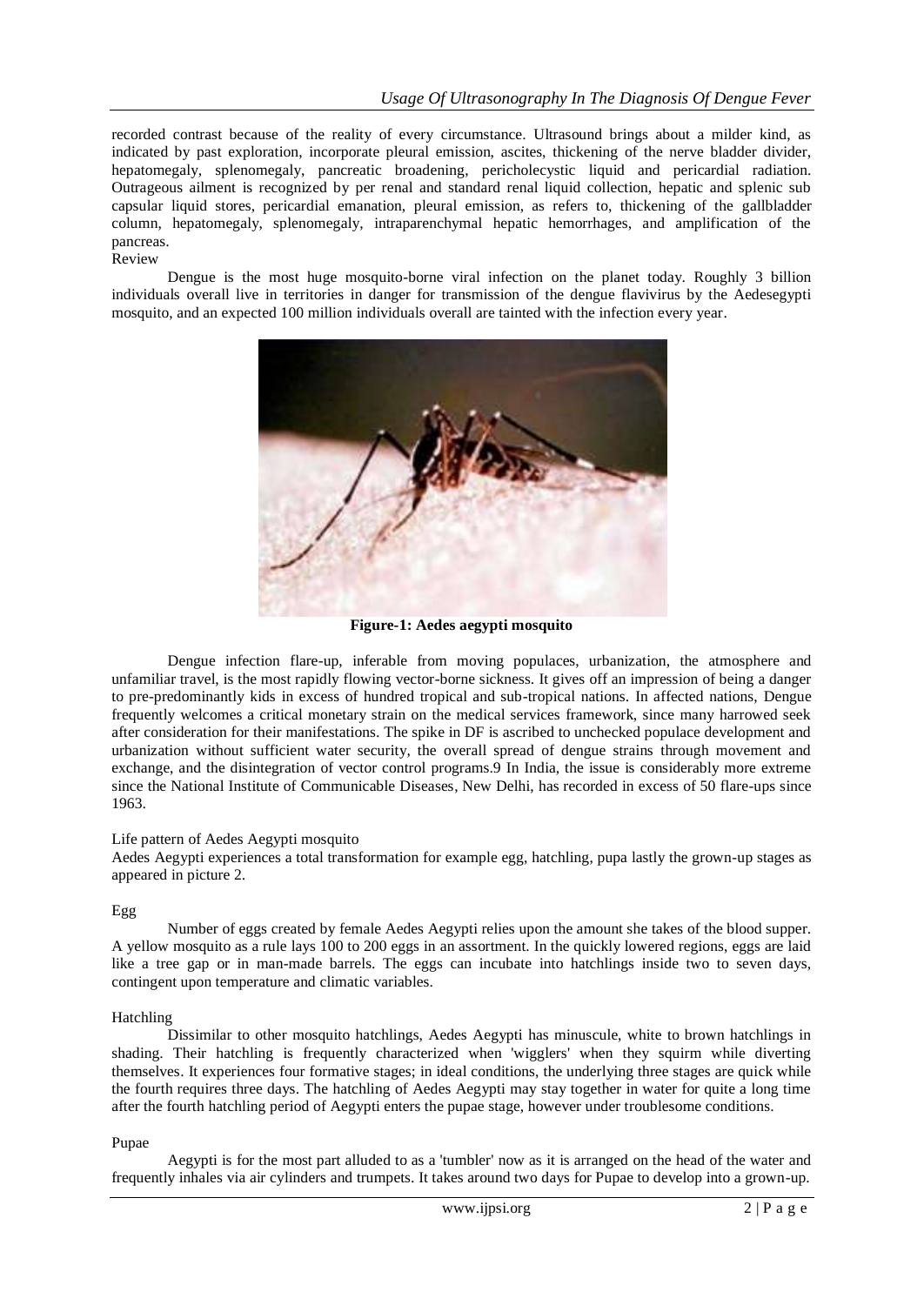Grown-up Stage

The grown-up Aedes Aegypti ingests air after pupae stage for broadening their stomach and isolating the instance of the pupa. The grown-up Aedes aegypti is bit by bit moving from the water surface to the wet regions for rearing and beginning the existence cycle once more. A grown-up Aedes aegypti's life cycle relies upon the conditions of the atmosphere and can run from about fourteen days to a month.



3. Pupae **Figure-2: Life cycle of aedes aegypti mosquito**

### **Epidemiology**

The primary notice of a potential instance of DF is in a Jin Dynasty Chinese clinical reference book (265–420 AD) which identified with a "water poison" associated with flying insects.11 Accounts of pestilences have been created in the seventeenth century, in spite of the fact that the most conceivable early records of dengue plagues go back to 1779 and 1780, when a flare-up overwhelmed Asia , Africa and North America.11 From that point on.Transmission by the Aedes mosquitoes was accounted for in 1906, and dengue in 1907 was the subsequent pandemic (after yellow fever) discovered to be brought about by a virus.12

Environmental harm has been because of the articulated episode of dengue previously and since the Second World War. A similar example has added to the dispersal of numerous infection serotypes to new areas, and to the coming of hemorrhagic fever in dengue. In the Philippines, this extraordinary sort of the infection was first recognized in 1953; by the 1970s, it had been a noteworthy reason for baby mortality and had built up in the Pacific and the Americas.11 In Central and South America, Dengue hemorrhagic fever and dengue stun condition were first recorded in 1981, as DENV-2 was communicated by individuals who had just been beset with DENV-1 numerous years sooner.

Standards for determination of DHF24, 25

(a) Clinical highlights

- 1. Pyrexia Sudden beginning, high evaluation, enduring 2-7 days.
- 2. Hemorrhagic appearances as at any rate one of the accompanying: Petechiae, purpura, ecchymosed.
- 3. Epistaxis, gum dying, seeping from mucosa, gastrointestinal lot, or infusion site Hematemesis and additionally malena
- 4. A positive tourniquet test: In this test a sphygmomanometer sleeve is swelled on the arm to point halfway among systolic and diastolic weights for 5 minutes. A positive test is pronounced when > 20 petechiae show up in a 2.5 cm square (or 3 cm breadth hover) on the skin surface on the lower arm. In patients in stun, the test normally gets positive in the event that it is performed after recuperation from stun. The test might be negative or just somewhat sure  $(> 10$  petechiae/2.5 sq cm) during the period of significant shock.24-25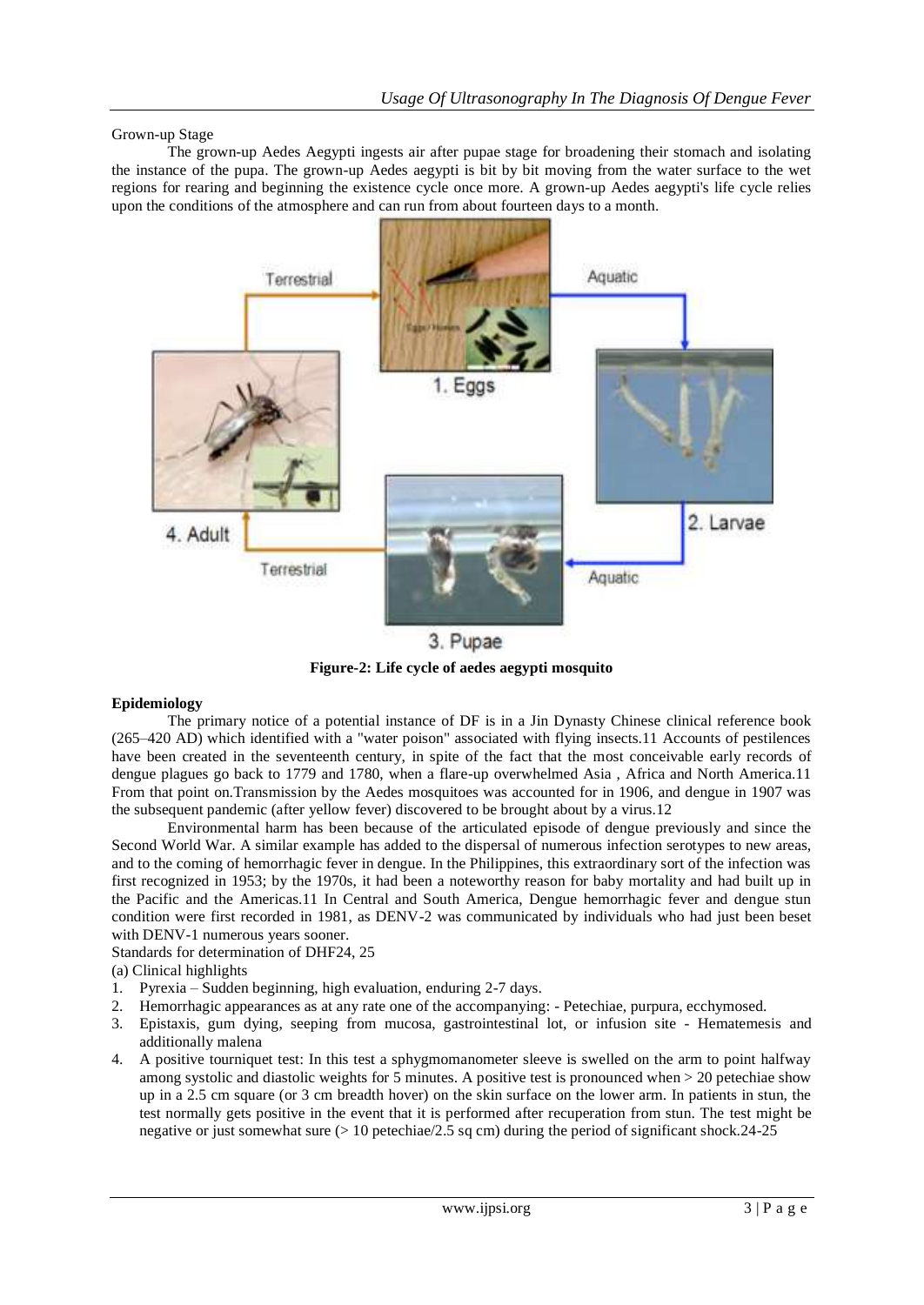**3. Hepatomegaly.**



**FigureN4:"positive"tourniquet"test" showing">20"petechiae"in"2.5cm" square"on"the"skin"surface"of" forearm.**

#### **OBJECTIVES**

1 To demonstrate the ultrasound findings of dengue fever. 2 To evaluate the specificity of gall bladder findings in dengue fever.

# **II. REVIEW OF LITERATURE**

SRS de Hadinegoro (2012). Dengue (DEN) infection has a place with the flaviviridae family, class flavivirus, which is held in nature by a circle of "human-mosquito-human." Dengue fever was first announced during the Second World War yet had recently been referenced in the antiquated Eastern side of the equator. The importance of the word dengue is questionable, on the grounds that throughout the long term, dengue-like fever has been named by various terms. In a Chinese reference book on disorder, signs and fixes, distributed in 610 A.D and again in 992 A.D, the most seasoned archive recognized to date is.

Daumerie D, Savioli (2013) However, the term dengue most unquestionably starts from Swahili, which justifies an unexpected spasm as a seizure set off by a "terrible soul." The very much portrayed indications of Dengue fever were accounted for on all mainlands with the exception of Antarctica during the 1780 plague in Philadelphia. It is for the most part present in tropical and subtropical nations, yet in Africa it is only occasionally recorded.

Gubler DJ.(2014) Black Africans might be hereditarily safe and incidentally express genuine sickness, despite the fact that there has been a solid predominance of antibodies. Dengue was seen all through the nineteenth century as an occasional sickness that just set off pestilences during long haul periods. Changes have emerged, however, and dengue is really esteemed the world's most genuine irresistible ailment conveyed by mosquitoes. Its event has ascended by multiple times in the course of recent years with flare-ups occurring in five of six WHO nations.

Sai PV, Dev B, Krishnan R.(2013) In the eighteenth and nineteenth hundreds of years, the principal vector, Aedes aegypti, was set up as the ascent of port urban communities and the monstrous development of delivery. Aedes agypti and Aedes albopictus are metropolitan mosquitoes conveying dengue infections that join the metropolitan cycle promptly and spread infections to people. Biological pulverization happened in Southeast Asia and stable auditoriums all through World War II, which created ideal conditions for viral transmission and an ascent in mosquito-borne sickness during the Second World War. Sylvatic infections are spread inadequately by these mosquitoes, demonstrating that zoonotic infections don't rapidly arrive at the human populace.

In any case, wild mosquitoes (for instance, Aedes leutocephalus and Aedes furcifer) are probably going to endure metropolitan infection. Metropolitan infections have not been secluded in Africa from defiled subprimates. Dengue infection was first distinguished in Japan in 1943 by immunization of serum of patients in nursing mice In 1944, in a few territories of the world, including Calcutta, the infection was separated from the sera of US troopers.

Mehdi SA, Mahais AH, Bhukhari H, Aslam(2015) The DHF episode initially showed up in Manila , Philippines somewhere in the range of 1953 and 1954. Primate contamination might be asymptomatic yet with viremia developing at sums that are sufficient to taint mosquitoes. Topographically, dengue in Asia has spread from Southeast Asian nations west to India, Srilanka, Maldives and Pakistan and east to China In 1997, dengue infections and Aedes aegypti mosquitoes were appropriated worldwide in tropical and subtropical nations.

Setiawan MW, Samsi (2016) Ashburn and partners were the first to guarantee that DENV is the causative operator for DF and they distinguished two infection serotypes, serotype 1 and serotype 2 (37), while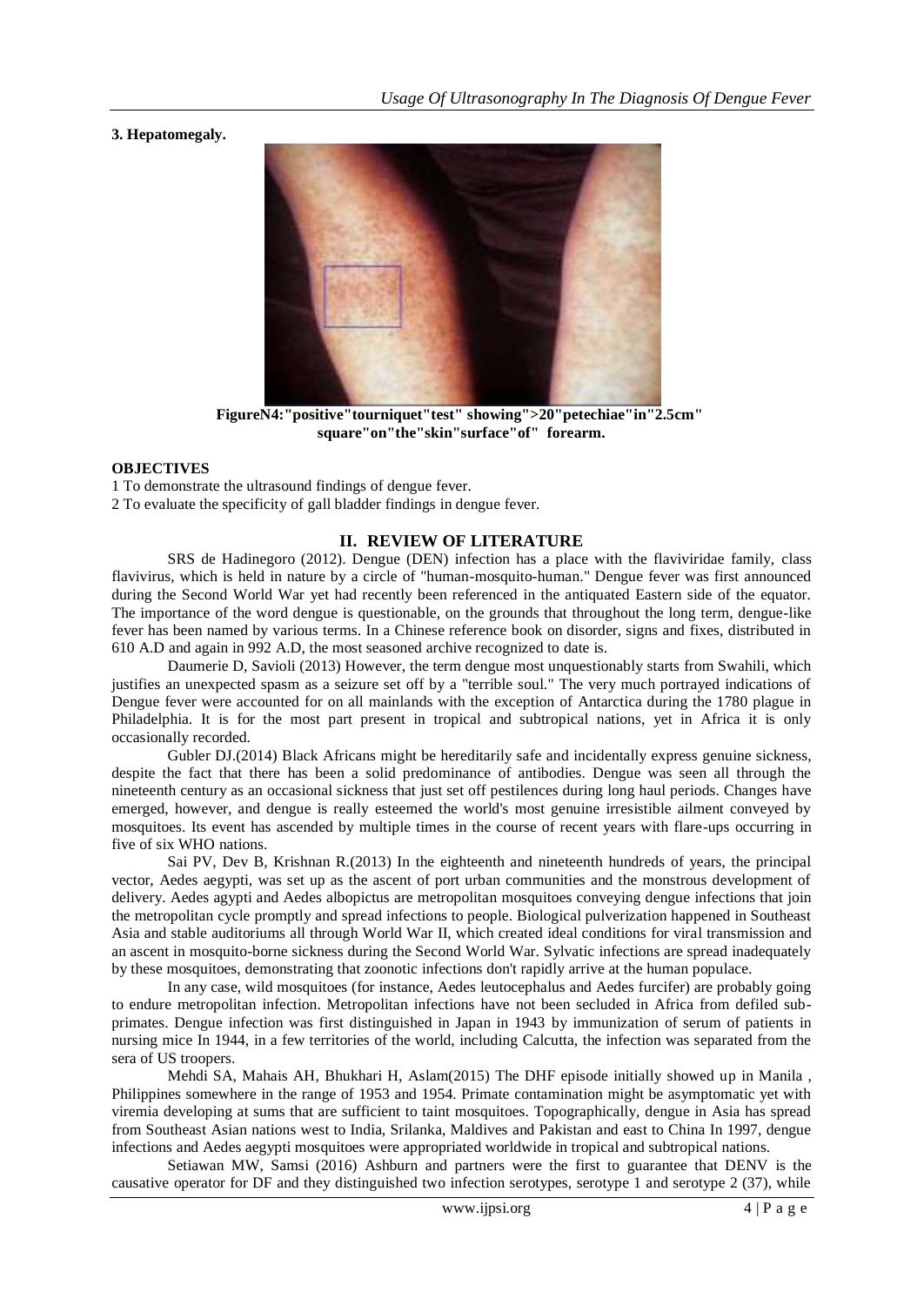the other two serotypes, serotype 3 and serotype 4, were disengaged distinctly during an episode in Manila , Philippines in 1956. William Mcd Hammon and colleagues did this investigation utilizing tests gathered from youngsters creating hemorrhagic fever (38). From that point forward, regardless of the number of infections have been distinguished or recognized, the sum total of what DENVs have been formed into four serotypes with antigenic partners.

(2017) Virus Taxonomy The dengue infection (DENV) is a solitary positive-abandoned mosquitoborne RNA infection of the family Flaviviridae; request Nidovirales; class Flavivirus; and is the causative specialist of dengue fever39. Colbert JA, Gordon A, Roxelin R, et al. The Flaviviridae is a wide group of arboviral microbes liable for causing genuine illness and demise in people and creatures and comprising of three genera: Flavivirus, Pestivirus, and Hepacivirus. While bother infections and hepaciviruses have genome replication techniques near those of flaviviruses, they are antigenic partner particular, not arthropod-borne, and speak to genealogies that could have separated from the get-go in the family 's advancement.

Mosquitoes borne infections, for example, Japanese Encephalitis Virus (JEV), Murray Valley Encephalitis Virus (MVE), West Nile Virus (WNV), Kunjin Virus (KUN) and DENV have been accounted for, including in excess of 70 types of flavivirus. DENV has a place not with a specific individual from the gathering of flavivirus however to a complex of four firmly related infections, DENV-1,2,3 and 4. Introductory examinations indicated that DENV prompted comparative disorder yet was discernable dependent on gaining strength serum's capacity to dodge disease with the equivalent serotype.

Atomic investigations have acknowledged the serological portrayal of four unmistakable serotypes (44). The principal confirmation of hereditary varieties between the DENV of the equivalent serotype was found by RNA finger printing tests, an unrefined strategy that didn't give discoveries that were carefully tantamount between the strains. Sub-atomic methodologies, for example, DNARNA hybridization, engineered oligonucleotide hybridization and RT-PCR item limitation investigation were likewise used to show hereditary decent variety inside each serotype.

Santhosh VR, Patil PG, Srinath MG, et al.(2016) Methods of nucleic corrosive sequencing and phylogenetic investigation empowered the ID inside each DENV serotypes of various genomic subgroups called genotypes. Inside each serotype, numerous topographically particular genotypes are recognized. South Asia and more seasoned segregates of infections from Hawaii and Japan from the 1940s South Asia (Genotype I) involves infections from South Asia and more established disengages of infections from Hawaii and Japan from the 1940s, Thailand (Genotype II) contains more established disconnects of infections from Thailand from the 1960s, Sylvatic (Genotype III) contains a Malaysian sylvatic variation, South Pacific (Genotype IV) incorporates South East Asian variations, S Six genotypes are connected by DENV-2.

Sachar S, Goyal S, Sachar S.(2014) The Asian-II genotype that incorporates the New Guinea C strain model and South East Asian and American infections, the American genotype that incorporates Latin American, Caribbean and Pacific Island infections, the American/Asian genotype that incorporates monkey-confined infections in Africa and the Cosmopolitan genotype that has a wide topographical range

DENV-3 was grouped at first into 4 genotypes South Pacific (Genotype I) contains infections from Indonesia Malaysia, Philippines and South Pacific, Asian (Genotype II) involves infections from Thailand, Indian subcontinent (Genotype III) is spoken to by infections from Sri Lanka, India, Africa and America and American (Genotype IV) includes Puerto Rican infections. As of late it has been proposed that there exists another gathering named Genotype V with infections detached from Brazil, Philippines, and China. DENV-4 was at first characterized into two unmistakable genotypes. South East Asian (Genotype I) incorporates infections from the Philippines, Thailand and Srilanka, the Indonesia (Genotype II) incorporates infections from Indonesia, Tahiti, Caribbean Islands and Central and South America A third genotype of DENV-4, the Sylvatic genotype, was recognized which incorporates sylvatic segregates

#### Examination METHODOLOGY

We played out an imminent investigation at K.V.G Medical College Hospital, Sullia, DK. The examination included 60 patients with clinical worry of dengue fever admitted to the Department of Radio-Diagnosis and Imaging for Ultrasonography, during the span from November 2010 to July 2012. In the two examples, USG was directed on the liver, pelvis and chest and the outcomes were accounted for. Dengue serology was in the end directed and all the ultrasound investigations were reliable with dengue serology.

#### Information ANALYSIS

In our example of 60 patients, dengue fever reliant on dengue serology was analyzed in all the patients reviewed. 100% of our patients determined to have DF (by dengue serology) detailed thickening of the nerve bladder divider in our example, 90% revealed splenomegaly, 46.7% demonstrated ascites. In 31.7 percent, pleural emanation was available, 60.7 percent of which was reciprocal pleural radiation, and the staying 36.9 percent was correct sided. Our examination didn't discover free left sided pleural emanation. 25 percent of our patients have hepatomegaly. Mortality and entanglements from dengue fever were not seen in our examination.